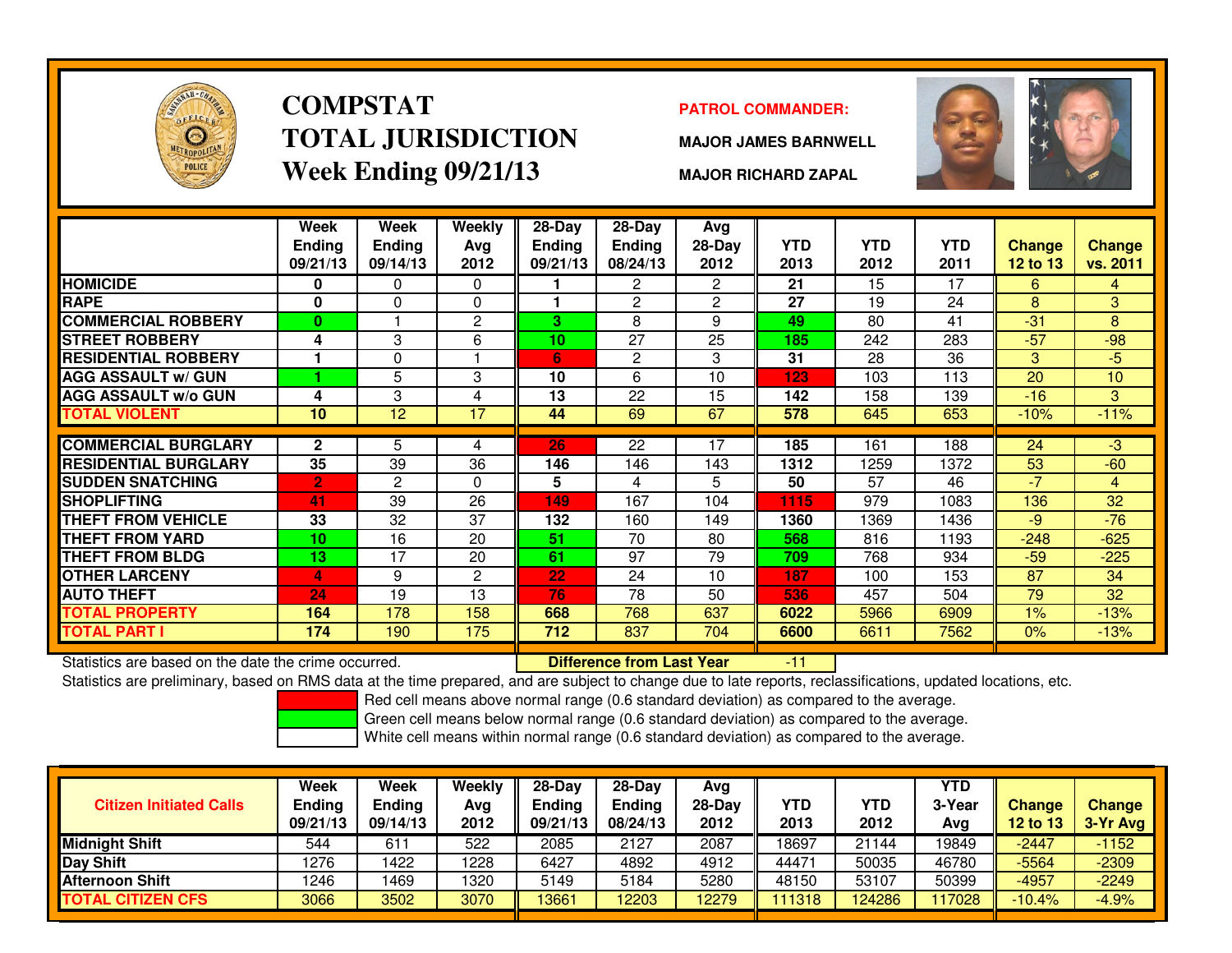

## **COMPSTATPRECINCT COMMANDER:**<br>
PRECINCT COMMANDER: **WEST CHATHAM PRECINCTWeek Ending 09/21/13**

**CAPT. PHILIP REILLEY**



|                             | Week<br><b>Ending</b> | Week<br><b>Ending</b> | <b>Weekly</b><br>Avg | $28-Day$<br><b>Endina</b> | $28-Day$<br><b>Ending</b> | Avg<br>28-Day  | <b>YTD</b>   | <b>YTD</b>   | <b>YTD</b>     | <b>Change</b>  | <b>Change</b> |
|-----------------------------|-----------------------|-----------------------|----------------------|---------------------------|---------------------------|----------------|--------------|--------------|----------------|----------------|---------------|
|                             | 09/21/13              | 09/14/13              | 2012                 | 09/21/13                  | 08/24/13                  | 2012           | 2013         | 2012         | 2011           | 12 to 13       | vs. 2011      |
| <b>HOMICIDE</b>             | 0                     | 0                     | 0                    | 0                         | 0                         | 0              |              | $\mathbf{0}$ | $\overline{2}$ |                | -1            |
| <b>RAPE</b>                 | 0                     | $\Omega$              | $\Omega$             | 0                         |                           |                | 6            | 6            | 5              | $\Omega$       |               |
| <b>COMMERCIAL ROBBERY</b>   | $\bf{0}$              | $\Omega$              | $\Omega$             | $\bf{0}$                  | $\Omega$                  | $\overline{2}$ | 4            | 16           | 8              | $-12$          | $-4$          |
| <b>STREET ROBBERY</b>       | 0                     | $\Omega$              |                      |                           | 4                         | 3              | 20           | 30           | 33             | $-10$          | $-13$         |
| <b>RESIDENTIAL ROBBERY</b>  | 0                     | $\Omega$              | $\Omega$             | 0                         | $\Omega$                  | $\Omega$       | 5            | 4            | 5              |                | $\mathbf{0}$  |
| <b>AGG ASSAULT w/ GUN</b>   | $\mathbf{0}$          | 0                     | 0                    | 0                         |                           |                | 12           | 12           | 23             | $\Omega$       | $-11$         |
| <b>AGG ASSAULT w/o GUN</b>  | $\overline{2}$        | $\Omega$              |                      | $\mathbf{2}$              | 5                         | $\overline{2}$ | 25           | 22           | 26             | 3              | $-1$          |
| <b>TOTAL VIOLENT</b>        | $\overline{2}$        | $\mathbf{0}$          | 2                    | 3                         | 11                        | 9              | 73           | 90           | 102            | $-19%$         | $-28%$        |
|                             |                       |                       |                      |                           |                           |                |              |              |                |                |               |
| <b>COMMERCIAL BURGLARY</b>  |                       |                       |                      | 4                         | 4                         | 3              | 24           | 23           | 21             |                | 3             |
| <b>RESIDENTIAL BURGLARY</b> | 7                     | 10                    | 6                    | 27                        | 29                        | 23             | 220          | 203          | 206            | 17             | 14            |
| <b>SUDDEN SNATCHING</b>     | 0                     | $\Omega$              | $\Omega$             | 0                         | $\Omega$                  |                | $\mathbf{0}$ | 8            | 5              | $-8$           | $-5$          |
| <b>SHOPLIFTING</b>          | 5.                    | 2                     | $\overline{c}$       | 12                        | 16                        | 10             | 108          | 95           | 117            | 13             | $-9$          |
| <b>THEFT FROM VEHICLE</b>   | 8                     | 8                     | 5                    | 29                        | 22                        | 22             | 199          | 192          | 194            | $\overline{7}$ | 5             |
| <b>THEFT FROM YARD</b>      | $\bf{0}$              | $\mathbf{2}$          | 3                    | 6                         | 12                        | 13             | 73           | 130          | 200            | $-57$          | $-127$        |
| <b>THEFT FROM BLDG</b>      | 3                     | $\mathbf{2}$          | 3                    | 11                        | 17                        | 12             | 101          | 122          | 149            | $-21$          | $-48$         |
| <b>OTHER LARCENY</b>        | $\overline{2}$        | $\overline{c}$        | 0                    | 4                         | 3                         | $\overline{2}$ | 17           | 16           | 28             |                | $-11$         |
| <b>AUTO THEFT</b>           | 8                     | 5                     | 2                    | 24                        | 9                         | 7              | 87           | 63           | 111            | 24             | $-24$         |
| <b>TOTAL PROPERTY</b>       | 34                    | 32                    | 23                   | 117                       | 112                       | 91             | 829          | 852          | 1031           | $-3%$          | $-20%$        |
| <b>TOTAL PART I</b>         | 36                    | 32                    | 25                   | 120                       | 123                       | 101            | 902          | 942          | 1133           | $-4%$          | $-20%$        |

Statistics are based on the date the crime occurred. **Difference from Last Year** 

 $-40$ 

Statistics are preliminary, based on RMS data at the time prepared, and are subject to change due to late reports, reclassifications, updated locations, etc.

Red cell means above normal range (0.6 standard deviation) as compared to the average.

Green cell means below normal range (0.6 standard deviation) as compared to the average.

| <b>Citizen Initiated Calls</b> | Week<br><b>Ending</b><br>09/21/13 | Week<br>Ending<br>09/14/13 | Weekly<br>Avg<br>2012 | $28-Day$<br><b>Ending</b><br>09/21/13 | $28$ -Dav<br><b>Endina</b><br>08/24/13 | Avg<br>28-Day<br>2012 | YTD<br>2013 | YTD<br>2012 | <b>YTD</b><br>3-Year<br>Avg | Change<br>12 to 13 | <b>Change</b><br>3-Yr Avg |
|--------------------------------|-----------------------------------|----------------------------|-----------------------|---------------------------------------|----------------------------------------|-----------------------|-------------|-------------|-----------------------------|--------------------|---------------------------|
| <b>Midnight Shift</b>          |                                   | 120                        | 100                   | 418                                   | 434                                    | 401                   | 3680        | 4235        | 3908                        | $-555$             | $-228$                    |
| <b>IDay Shift</b>              | 253                               | 303                        | 248                   | 2524                                  | 1041                                   | 993                   | 9167        | 10001       | 9506                        | $-834$             | $-339$                    |
| <b>Afternoon Shift</b>         | 258                               | 312                        | 271                   | 1090                                  | 966                                    | 1086                  | 9886        | 10833       | 10338                       | $-947$             | $-452$                    |
| <b>TOTAL CITIZEN CFS</b>       | 628                               | 628                        | 620                   | 4032                                  | 2441                                   | 2479                  | 22733       | 25069       | 23752                       | $-9.3%$            | $-4.3%$                   |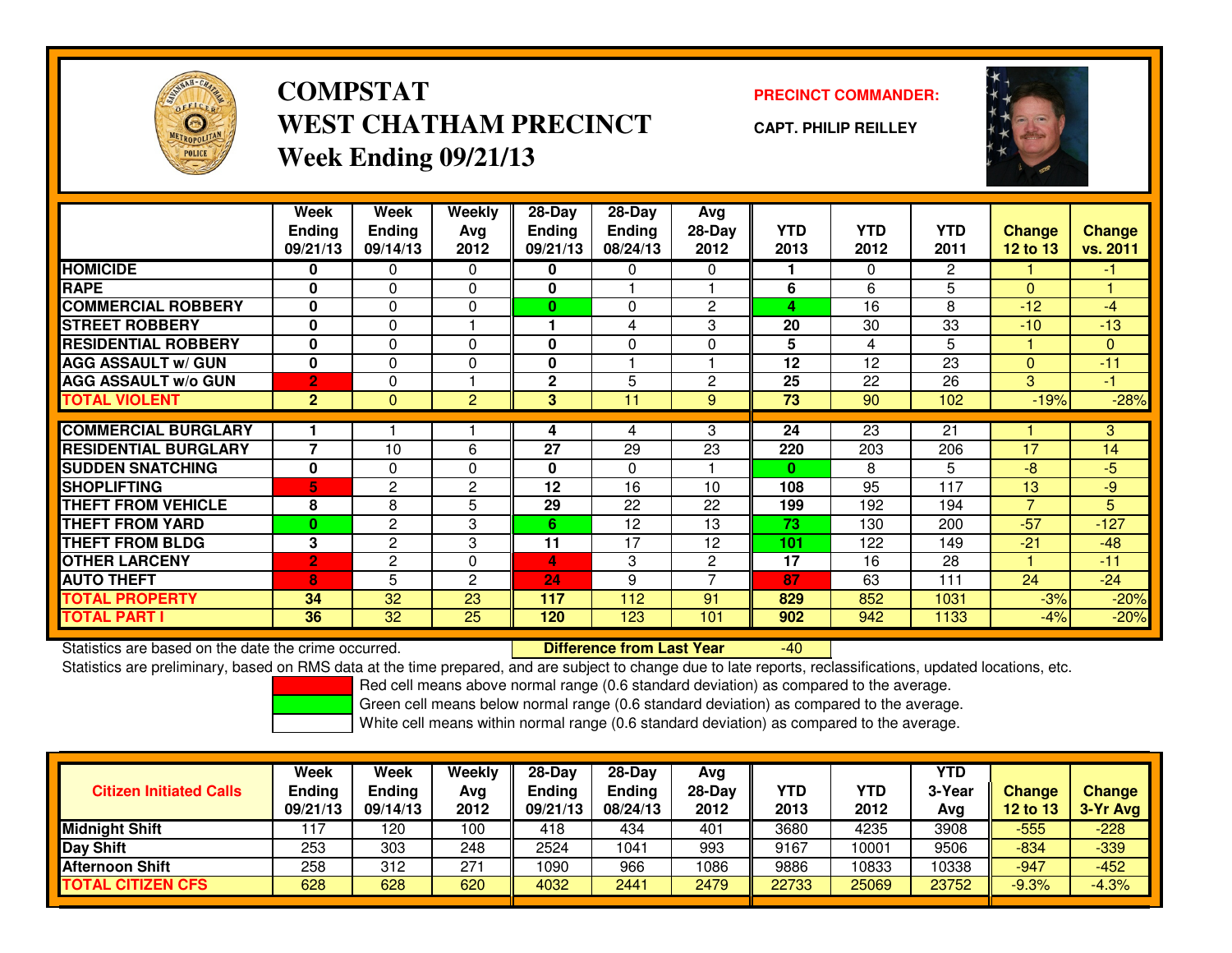

# **COMPSTATDOWNTOWN PRECINCTWeek Ending 09/21/13**

### **PRECINCT COMMANDER:**

**CAPT. MIKE WILKINS**

<sup>52</sup>



|                             | Week<br><b>Ending</b><br>09/21/13 | Week<br><b>Ending</b><br>09/14/13 | Weekly<br>Ava<br>2012 | 28-Day<br>Ending<br>09/21/13 | $28$ -Day<br><b>Endina</b><br>08/24/13 | Avg<br>$28-Day$<br>2012 | <b>YTD</b><br>2013 | <b>YTD</b><br>2012 | <b>YTD</b><br>2011 | <b>Change</b><br>12 to 13 | <b>Change</b><br>vs. 2011 |
|-----------------------------|-----------------------------------|-----------------------------------|-----------------------|------------------------------|----------------------------------------|-------------------------|--------------------|--------------------|--------------------|---------------------------|---------------------------|
| <b>HOMICIDE</b>             | 0                                 | 0                                 | $\Omega$              |                              | 0                                      |                         | 8                  | 6                  | 4                  | $\overline{2}$            | 4                         |
| <b>RAPE</b>                 | 0                                 | 0                                 | 0                     | 0                            | $\Omega$                               | $\Omega$                | 6                  | 5                  | 5                  |                           |                           |
| <b>COMMERCIAL ROBBERY</b>   | 0                                 | 0                                 | $\Omega$              | 0                            | 3                                      |                         | 9                  | 9                  | 5                  | $\Omega$                  | 4                         |
| <b>STREET ROBBERY</b>       | 3                                 | 0                                 | 2                     | 4                            | 9                                      | 8                       | 71                 | 75                 | 83                 | -4                        | $-12$                     |
| <b>RESIDENTIAL ROBBERY</b>  | 4                                 | 0                                 | 0                     |                              | $\Omega$                               |                         | 6                  | 6                  | 10                 | $\mathbf{0}$              | $-4$                      |
| <b>AGG ASSAULT w/ GUN</b>   | 0                                 | 0                                 |                       | 0                            |                                        | $\overline{c}$          | 29                 | 18                 | 24                 | 11                        | 5                         |
| <b>AGG ASSAULT w/o GUN</b>  | $\overline{2}$                    |                                   |                       | 5                            | 6                                      | 5                       | 33                 | 48                 | 27                 | $-15$                     | 6                         |
| <b>TOTAL VIOLENT</b>        | 6                                 |                                   | 4                     | 11                           | 19                                     | 17                      | 162                | 167                | 158                | $-3%$                     | 3%                        |
| <b>COMMERCIAL BURGLARY</b>  | 0                                 | 2                                 |                       | 6                            |                                        | $\overline{2}$          | 24                 | 22                 | 37                 | $\overline{2}$            | $-13$                     |
| <b>RESIDENTIAL BURGLARY</b> | $\mathbf{2}$                      | 3                                 | 3                     | 8                            | 13                                     | 12                      | 124                | 114                | 139                | 10                        | $-15$                     |
| <b>SUDDEN SNATCHING</b>     |                                   |                                   | $\Omega$              | 3                            |                                        | $\overline{c}$          | 28                 | 26                 | 16                 | $\overline{2}$            | 12                        |
| <b>SHOPLIFTING</b>          | 7                                 | 6                                 | 3                     | 24                           | 35                                     | 11                      | 155                | 99                 | 126                | 56                        | 29                        |
| <b>THEFT FROM VEHICLE</b>   | 4                                 | 3                                 | $\overline{ }$        | 16                           | 37                                     | 29                      | 270                | 286                | 251                | $-16$                     | 19                        |
| <b>THEFT FROM YARD</b>      | 5                                 | 4                                 | 5                     | 12                           | 25                                     | 19                      | 178                | 176                | 287                | 2                         | $-109$                    |
| <b>THEFT FROM BLDG</b>      | 3                                 | 4                                 | 5                     | 14                           | 15                                     | 18                      | 132                | 174                | 189                | $-42$                     | $-57$                     |
| <b>OTHER LARCENY</b>        | $\bf{0}$                          | 0                                 |                       | $\mathbf 2$                  | 7                                      | $\overline{c}$          | 43                 | 20                 | 48                 | 23                        | $-5$                      |
| <b>AUTO THEFT</b>           | 6                                 | 3                                 | $\overline{c}$        | 10                           | 12                                     | 8                       | 90                 | 70                 | 62                 | 20                        | $\overline{28}$           |
| <b>TOTAL PROPERTY</b>       | 28                                | 26                                | 25                    | 95                           | 146                                    | 104                     | 1044               | 987                | 1155               | 6%                        | $-10%$                    |
| <b>TOTAL PART I</b>         | 34                                | 27                                | 30                    | 106                          | 165                                    | 121                     | 1206               | 1154               | 1313               | 5%                        | $-8%$                     |

Statistics are based on the date the crime occurred. **Difference from Last Year** 

Statistics are preliminary, based on RMS data at the time prepared, and are subject to change due to late reports, reclassifications, updated locations, etc.

Red cell means above normal range (0.6 standard deviation) as compared to the average.

Green cell means below normal range (0.6 standard deviation) as compared to the average.

|                                | <b>Week</b>   | <b>Week</b> | Weekly | $28-Day$      | $28-Dav$ | Avg    |       |            | YTD    |               |               |
|--------------------------------|---------------|-------------|--------|---------------|----------|--------|-------|------------|--------|---------------|---------------|
| <b>Citizen Initiated Calls</b> | <b>Ending</b> | Ending      | Avg    | <b>Endina</b> | Ending   | 28-Dav | YTD   | <b>YTD</b> | 3-Year | <b>Change</b> | <b>Change</b> |
|                                | 09/21/13      | 09/14/13    | 2012   | 09/21/13      | 08/24/13 | 2012   | 2013  | 2012       | Avg    | 12 to 13      | 3-Yr Avg      |
| <b>Midnight Shift</b>          | 120           | 136         | 120    | 433           | 455      | 480    | 4127  | 4705       | 4452   | $-578$        | $-325$        |
| Day Shift                      | 220           | 236         | 210    | 859           | 841      | 838    | 7888  | 8534       | 8104   | $-646$        | $-216$        |
| <b>Afternoon Shift</b>         | 239           | 250         | 222    | 909           | 966      | 889    | 8683  | 9111       | 8751   | $-428$        | $-68$         |
| <b>TOTAL CITIZEN CFS</b>       | 579           | 622         | 552    | 2201          | 2262     | 2207   | 20698 | 22350      | 21306  | $-7.4%$       | $-2.9%$       |
|                                |               |             |        |               |          |        |       |            |        |               |               |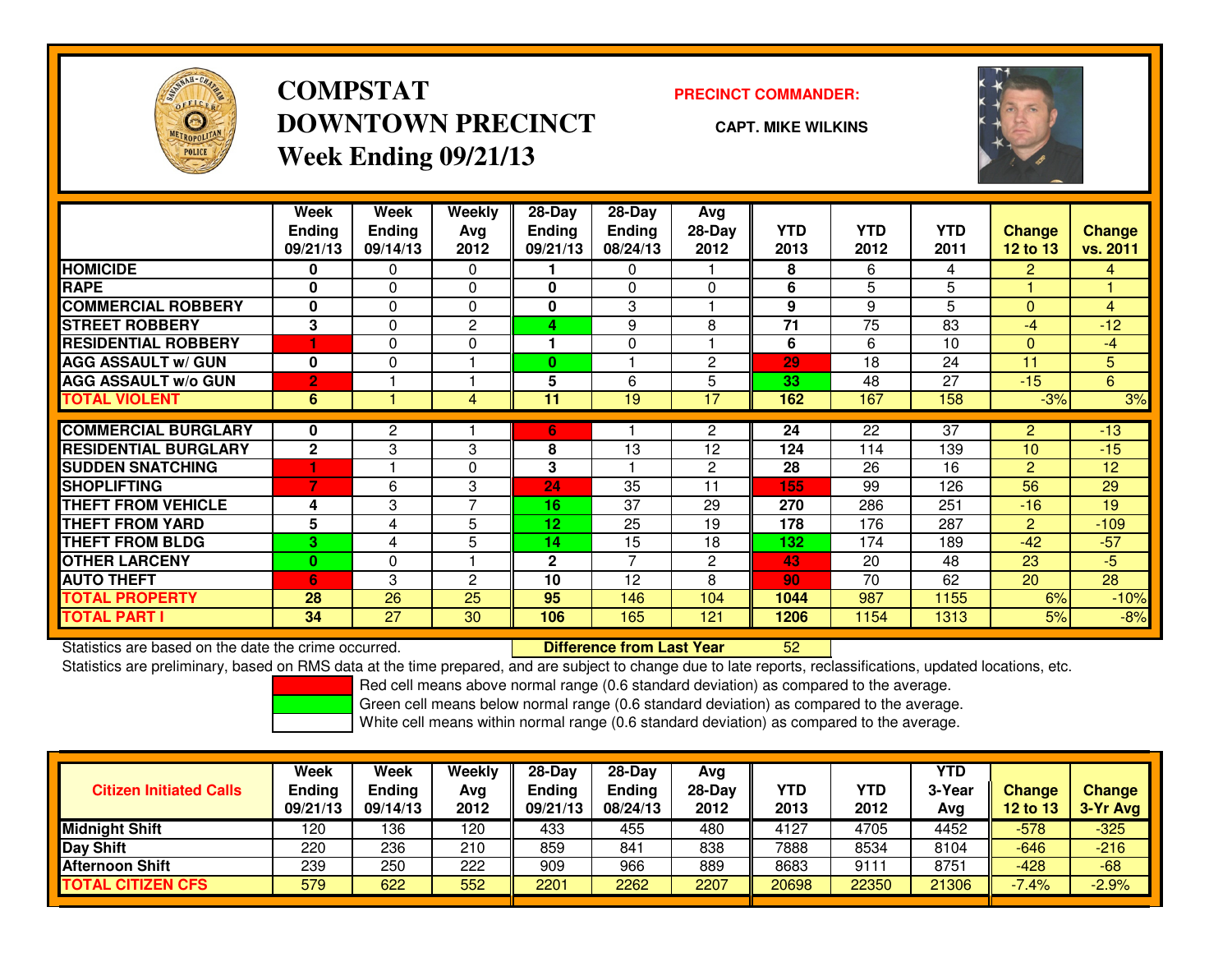

# **COMPSTATCENTRAL PRECINCT CAPT. DEVONN ADAMSWeek Ending 09/21/13**

**PRECINCT COMMANDER:**



|                             | Week<br><b>Ending</b><br>09/21/13 | Week<br><b>Ending</b><br>09/14/13 | Weekly<br>Ava<br>2012 | 28-Day<br><b>Ending</b><br>09/21/13 | 28-Day<br>Ending<br>08/24/13 | Avg<br>$28-Day$<br>2012 | <b>YTD</b><br>2013 | <b>YTD</b><br>2012 | <b>YTD</b><br>2011 | <b>Change</b><br><b>12 to 13</b> | <b>Change</b><br>vs. 2011 |
|-----------------------------|-----------------------------------|-----------------------------------|-----------------------|-------------------------------------|------------------------------|-------------------------|--------------------|--------------------|--------------------|----------------------------------|---------------------------|
| <b>HOMICIDE</b>             | 0                                 | 0                                 | $\Omega$              | 0                                   | $\mathbf{2}$                 |                         | 7                  | 5                  | 7                  | $\overline{2}$                   | $\overline{0}$            |
| <b>RAPE</b>                 | 0                                 | 0                                 | 0                     | 0                                   | $\Omega$                     | $\Omega$                | 5                  |                    | 7                  | 4                                | $-2$                      |
| <b>COMMERCIAL ROBBERY</b>   | $\bf{0}$                          | 0                                 | $\Omega$              |                                     |                              | $\overline{2}$          | 11                 | 12                 | 5                  | -1                               | 6                         |
| <b>STREET ROBBERY</b>       | 0                                 | 0                                 | 2                     |                                     | 6                            | 7                       | 42                 | 58                 | 93                 | $-16$                            | $-51$                     |
| <b>RESIDENTIAL ROBBERY</b>  | 0                                 | 0                                 | $\Omega$              |                                     | $\Omega$                     | $\Omega$                | 5                  | 3                  | 5                  | 2                                | $\Omega$                  |
| <b>AGG ASSAULT w/ GUN</b>   | $\bf{0}$                          | $\overline{2}$                    |                       | 5                                   | 4                            | 4                       | 41                 | 38                 | 39                 | 3                                | $\overline{2}$            |
| <b>AGG ASSAULT w/o GUN</b>  | $\bf{0}$                          |                                   |                       | 3                                   | 6                            | 3                       | 42                 | 38                 | 34                 | 4                                | 8                         |
| <b>TOTAL VIOLENT</b>        | $\bf{0}$                          | 3                                 | 4                     | 11                                  | 19                           | 16                      | 153                | 155                | 190                | $-1%$                            | $-19%$                    |
|                             |                                   |                                   |                       |                                     |                              |                         |                    |                    |                    |                                  |                           |
| <b>COMMERCIAL BURGLARY</b>  |                                   |                                   |                       | 9.                                  | 6                            | 4                       | 62                 | 33                 | 73                 | 29                               | $-11$                     |
| <b>RESIDENTIAL BURGLARY</b> | 10                                | 6                                 | 10                    | 38                                  | 31                           | 39                      | 329                | 366                | 424                | $-37$                            | $-95$                     |
| <b>SUDDEN SNATCHING</b>     | $\bf{0}$                          |                                   | 0                     |                                     |                              |                         | 9                  | 10                 | 17                 | -1                               | -8                        |
| <b>SHOPLIFTING</b>          | $\bf{0}$                          |                                   |                       | 5                                   | 6                            | 4                       | 70                 | 29                 | 45                 | 41                               | 25                        |
| <b>THEFT FROM VEHICLE</b>   | 9                                 | 11                                | 9                     | 42                                  | 52                           | 35                      | 343                | 332                | 392                | 11                               | $-49$                     |
| <b>THEFT FROM YARD</b>      | 3                                 | 7                                 | 5                     | 19                                  | 15                           | 20                      | 149                | 211                | 333                | $-62$                            | $-184$                    |
| <b>THEFT FROM BLDG</b>      | 4                                 | 4                                 | 3                     | 11                                  | 18                           | 12                      | 148                | 126                | 212                | 22                               | $-64$                     |
| <b>OTHER LARCENY</b>        |                                   | 3                                 | $\Omega$              | 8                                   | 3                            |                         | 35                 | 14                 | 23                 | 21                               | 12                        |
| <b>AUTO THEFT</b>           | 5                                 | 6                                 | 3                     | 23                                  | 34                           | 12                      | 161                | 111                | 148                | 50                               | 13                        |
| <b>TOTAL PROPERTY</b>       | 33                                | 40                                | 32                    | 156                                 | 166                          | 128                     | 1306               | 1232               | 1667               | 6%                               | $-22%$                    |
| <b>TOTAL PART I</b>         | 33                                | 43                                | 36                    | 167                                 | 185                          | 145                     | 1459               | 1387               | 1857               | 5%                               | $-21%$                    |

Statistics are based on the date the crime occurred. **Difference from Last Year** 

Statistics are based on the date the crime occurred. **Externee the Luid Confference from Last Year No. 2006** The<br>Statistics are preliminary, based on RMS data at the time prepared, and are subject to change due to late rep

Red cell means above normal range (0.6 standard deviation) as compared to the average.

Green cell means below normal range (0.6 standard deviation) as compared to the average.

| <b>Citizen Initiated Calls</b> | <b>Week</b><br><b>Ending</b><br>09/21/13 | Week<br>Ending<br>09/14/13 | Weekly<br>Avg<br>2012 | $28-Dav$<br><b>Ending</b><br>09/21/13 | $28-Dav$<br><b>Ending</b><br>08/24/13 | Avg<br>$28-Day$<br>2012 | <b>YTD</b><br>2013 | <b>YTD</b><br>2012 | <b>YTD</b><br>3-Year<br>Avg | <b>Change</b><br>12 to 13 | <b>Change</b><br>3-Yr Avg |
|--------------------------------|------------------------------------------|----------------------------|-----------------------|---------------------------------------|---------------------------------------|-------------------------|--------------------|--------------------|-----------------------------|---------------------------|---------------------------|
| <b>Midnight Shift</b>          | 106                                      | 136                        | 116                   | 446                                   | 446                                   | 463                     | 4043               | 4612               | 4351                        | $-569$                    | $-308$                    |
| Day Shift                      | 274                                      | 302                        | 269                   | 1060                                  | 964                                   | 1078                    | 9307               | 10690              | 9259                        | -1383                     | 48                        |
| <b>Afternoon Shift</b>         | 248                                      | 318                        | 291                   | 1102                                  | 1123                                  | 163                     | 10073              | 1553               | 0925                        | $-1480$                   | $-852$                    |
| <b>TOTAL CITIZEN CFS</b>       | 628                                      | 756                        | 676                   | 2608                                  | 2533                                  | 2704                    | 23423              | 26855              | 24535                       | $-12.8%$                  | $-4.5%$                   |
|                                |                                          |                            |                       |                                       |                                       |                         |                    |                    |                             |                           |                           |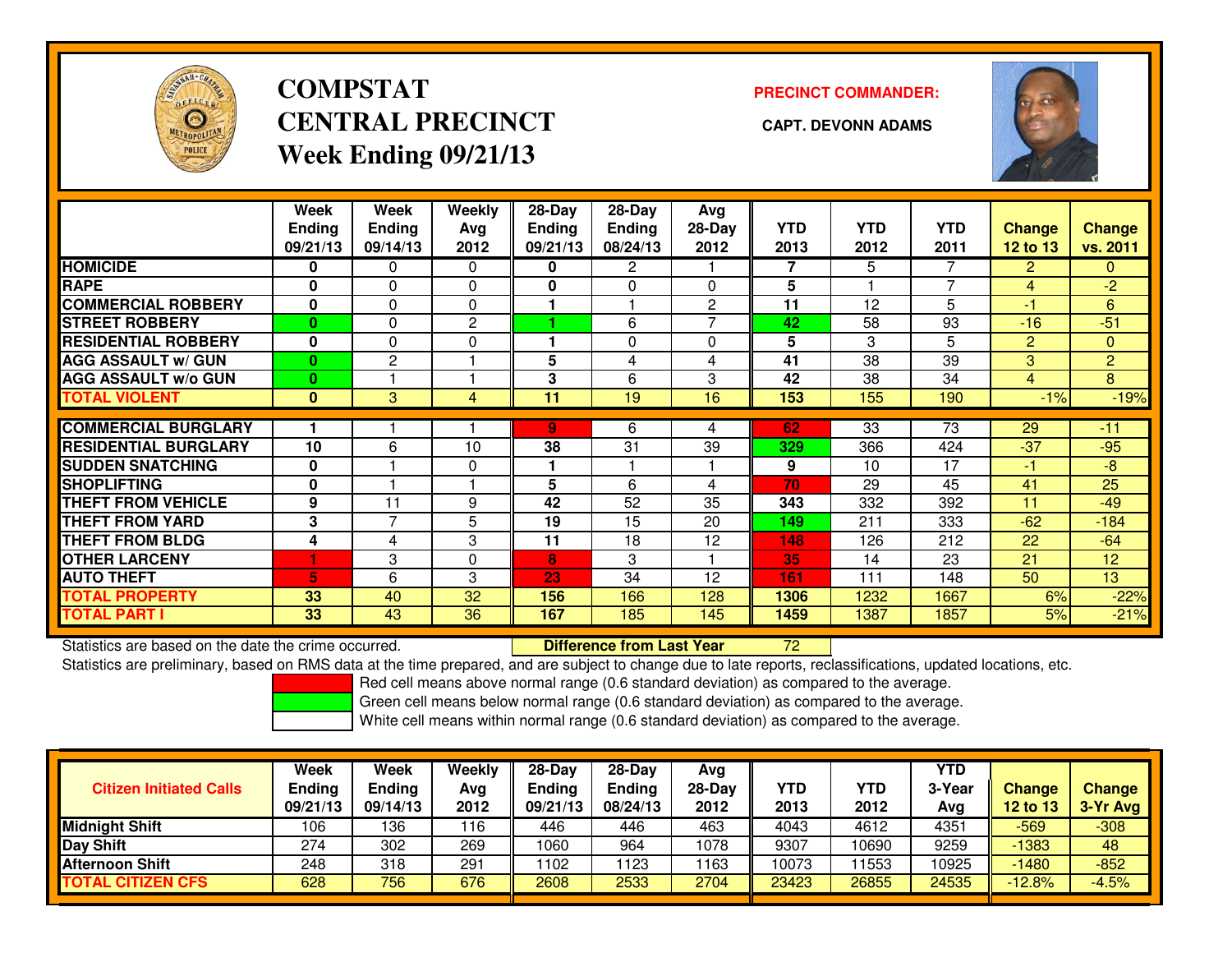

## **COMPSTAT PRECINCT COMMANDER: SOUTHSIDE PRECINCT CAPT. DEAN FAGERSTROMWeek Ending 09/21/13**



|                             | Week<br><b>Ending</b><br>09/21/13 | Week<br><b>Ending</b><br>09/14/13 | Weekly<br>Avg<br>2012 | $28-Day$<br><b>Ending</b><br>09/21/13 | 28-Day<br>Ending<br>08/24/13 | Avg<br>$28-Day$<br>2012 | <b>YTD</b><br>2013 | <b>YTD</b><br>2012 | <b>YTD</b><br>2011 | <b>Change</b><br><b>12 to 13</b> | Change<br>vs. 2011 |
|-----------------------------|-----------------------------------|-----------------------------------|-----------------------|---------------------------------------|------------------------------|-------------------------|--------------------|--------------------|--------------------|----------------------------------|--------------------|
| <b>HOMICIDE</b>             | 0                                 | 0                                 | $\mathbf{0}$          | 0                                     | 0                            | $\Omega$                | 3                  | $\Omega$           | 3                  | 3                                | 0                  |
| <b>RAPE</b>                 | 0                                 | $\Omega$                          | 0                     |                                       |                              | $\Omega$                | 5                  | 4                  | 5                  |                                  | $\mathbf{0}$       |
| <b>COMMERCIAL ROBBERY</b>   | 0                                 |                                   |                       | $\mathbf 2$                           | 2                            | 3                       | 15                 | 27                 | 15                 | $-12$                            | $\mathbf{0}$       |
| <b>STREET ROBBERY</b>       | $\bf{0}$                          | 3                                 |                       | 3                                     | 5                            | 4                       | 23                 | 43                 | 46                 | $-20$                            | $-23$              |
| <b>RESIDENTIAL ROBBERY</b>  | $\mathbf 0$                       | $\Omega$                          | $\Omega$              | $\overline{2}$                        |                              |                         | $\overline{7}$     | 9                  | 10                 | $-2$                             | $-3$               |
| <b>AGG ASSAULT w/ GUN</b>   | $\mathbf 0$                       | $\overline{c}$                    | 0                     | $\mathbf{2}$                          | $\Omega$                     |                         | 11                 | 11                 | 9                  | $\Omega$                         | $\overline{2}$     |
| <b>AGG ASSAULT w/o GUN</b>  | 0                                 | 0                                 |                       |                                       | 2                            | 2                       | 23                 | 22                 | 22                 |                                  |                    |
| <b>TOTAL VIOLENT</b>        | $\mathbf{0}$                      | 6                                 | 3                     | 11                                    | 11                           | 12 <sup>2</sup>         | 87                 | 116                | 110                | $-25%$                           | $-21%$             |
|                             |                                   |                                   |                       |                                       |                              |                         |                    |                    |                    |                                  |                    |
| <b>COMMERCIAL BURGLARY</b>  | 0                                 | $\Omega$                          |                       | 5                                     | 5                            | 6                       | 43                 | $\overline{56}$    | $\overline{35}$    | $-13$                            | 8                  |
| <b>RESIDENTIAL BURGLARY</b> | 8                                 | 8                                 | 8                     | 28                                    | 36                           | 31                      | 285                | 278                | 241                | $\overline{7}$                   | 44                 |
| <b>SUDDEN SNATCHING</b>     |                                   | $\Omega$                          | $\mathbf{0}$          | и                                     |                              |                         | 6                  | 7                  | 4                  | -1                               | $\overline{2}$     |
| <b>SHOPLIFTING</b>          | 14                                | 23                                | 14                    | 65                                    | 68                           | 57                      | 518                | 515                | 579                | 3                                | $-61$              |
| <b>THEFT FROM VEHICLE</b>   | 6                                 | 4                                 | 8                     | 20                                    | 20                           | 33                      | 264                | 292                | 251                | $-28$                            | 13                 |
| <b>THEFT FROM YARD</b>      |                                   | $\overline{c}$                    | 3                     | 5.                                    | 8                            | 13                      | 72                 | 140                | 135                | $-68$                            | $-63$              |
| <b>THEFT FROM BLDG</b>      | $\overline{2}$                    | 5                                 | 5                     | 13                                    | 22                           | 19                      | 183                | 189                | 208                | $-6$                             | $-25$              |
| <b>OTHER LARCENY</b>        |                                   | 2                                 | $\mathbf 0$           | 4                                     | 3                            | $\overline{c}$          | 50                 | 22                 | 25                 | 28                               | 25                 |
| <b>AUTO THEFT</b>           | 3                                 |                                   | 3                     | 5.                                    | 9                            | 13                      | 91                 | 124                | 89                 | $-33$                            | $\overline{2}$     |
| TOTAL PROPERTY              | 36                                | 45                                | 43                    | 146                                   | 172                          | 173                     | 1512               | 1623               | 1567               | $-7%$                            | $-4%$              |
| <b>TOTAL PART I</b>         | 36                                | 51                                | 46                    | 157                                   | 183                          | 185                     | 1599               | 1739               | 1677               | $-8%$                            | $-5%$              |

Statistics are based on the date the crime occurred. **Difference from Last Year** 

 $-140$ 

Statistics are preliminary, based on RMS data at the time prepared, and are subject to change due to late reports, reclassifications, updated locations, etc.

Red cell means above normal range (0.6 standard deviation) as compared to the average.

Green cell means below normal range (0.6 standard deviation) as compared to the average.

| <b>Citizen Initiated Calls</b> | Week<br><b>Ending</b><br>09/21/13 | Week<br><b>Ending</b><br>09/14/13 | Weekly<br>Avg<br>2012 | $28-Day$<br><b>Ending</b><br>09/21/13 | 28-Dav<br><b>Ending</b><br>08/24/13 | Avg<br>28-Day<br>2012 | YTD<br>2013 | YTD<br>2012 | YTD<br>3-Year<br>Avg | <b>Change</b><br>12 to 13 | <b>Change</b><br>3-Yr Avg |
|--------------------------------|-----------------------------------|-----------------------------------|-----------------------|---------------------------------------|-------------------------------------|-----------------------|-------------|-------------|----------------------|---------------------------|---------------------------|
| <b>Midnight Shift</b>          | 102                               | 103                               | 91                    | 365                                   | 396                                 | 363                   | 3235        | 3674        | 3439                 | $-439$                    | $-204$                    |
| Day Shift                      | 256                               | 288                               | 239                   | 960                                   | 1023                                | 956                   | 8833        | 10117       | 9259                 | $-1284$                   | $-426$                    |
| <b>Afternoon Shift</b>         | 228                               | 280                               | 253                   | 980                                   | 980                                 | 1012                  | 9066        | 10126       | 9531                 | $-1060$                   | $-465$                    |
| <b>TOTAL CITIZEN CFS</b>       | 586                               | 67 <sup>°</sup>                   | 583                   | 2305                                  | 2399                                | 2330                  | 21134       | 23917       | 22229                | $-11.6%$                  | $-4.9%$                   |